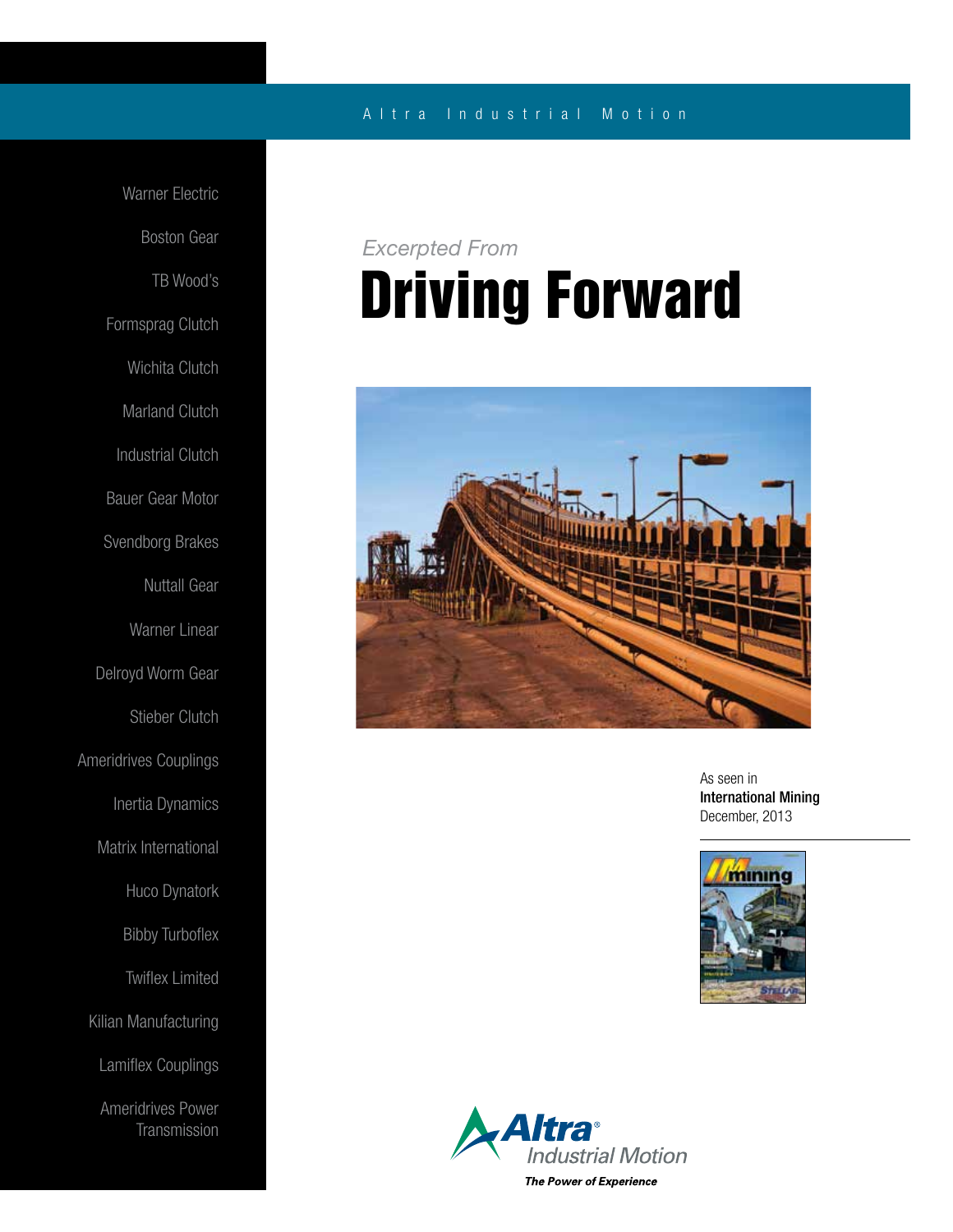# Driving Forward *Excerpted From*

by Robert Pell

Assistant Editor, International Mining

*Drives and motors are used to power an array of equipment in mining operations, from conveyors, and crushing/grinding equipment to flotation cells and pumps. The major challenges associated with powering mining equipment is the increased scale of operations and the accompanying requirement for increased power, whilst maintaining reliability. There are a range of companies that provide drives and motors for the mining industry, some of which are mining specific whilst others cover a range of industries.*



The IE4 Super Premium Efficiency PMSM (permanent magnet synchronous motors) S series can achieve energy savings of up to 40% compared to an IE2 inverter-driven squirrel cage motor.

Bauer Gear Motors has launched a new Ex-approved, IE4 Super Premium Efficiency motor. The new S Series is the latest development to Bauer's permanent magnet synchronous motor (PMSM) motor range. The IE4 has the highest achievable energy efficiency rating within the motor technology, making the S Series the most efficient motor that can be used in an explosion hazardous area. Motors for use in explosion hazardous areas are exempt from the EU regulations on minimum energy efficiency because explosion protection takes precedence over energy savings. This has traditionally meant that overall energy efficiency has waned, however, the S Series of Bauer's PMSM motor range, available from 0.55 kW to 15 kW are classified for Zones 1 and 21.

 The S Series also has the advantage of maintaining constant speed independent of the load. PMSM synchronous motors offer considerably improved efficiency when compared to induction motors even under partial load conditions; and extremely high efficiency under rated operating conditions. They also have considerably higher power density, which, for geared motors, yields higher system efficiency with minimal installation volume – and also reduced weight. Importantly, PMSM drives can produce higher torque values for the same installation volume as conventional induction motors, a factor that allows cost savings, through the ability to specify a smaller motor size in some applications.

### Protecting drive system components

 Protecting machinery and systems against expensive failures and costly downtime is indispensable to large scale mining operations; so many technologies are available to protect machinery against overloads. Andrew Bargh of Bibby Turboflex, part of Altra Industrial Motion's couplings division indicated that " large machinery and rotating systems can generate enough rotating energy to cause significant machine damage during a jam, crash stop, or during uncontrolled braking due to, for example, a power failure. At very low speeds, systems can develop a huge amount of unnecessary torque, which can damage drive system components such as shafts, gearboxes, chain and couplings." Some of the technologies available to protect machinery include:

- Shear pins have protected rotating equipment for centuries, but lack accuracy and can require extensive repair time following overload. To maximise plant uptime and improve the accuracy of release torque, vendors have developed a variety of torque overload release devices with integral bearings and simple mechanical reset features.
- Friction clutches are one of the most common types of clutch; however, as a safety device in a higher load application, they can slip and wear, producing inaccurate and changeable torque settings.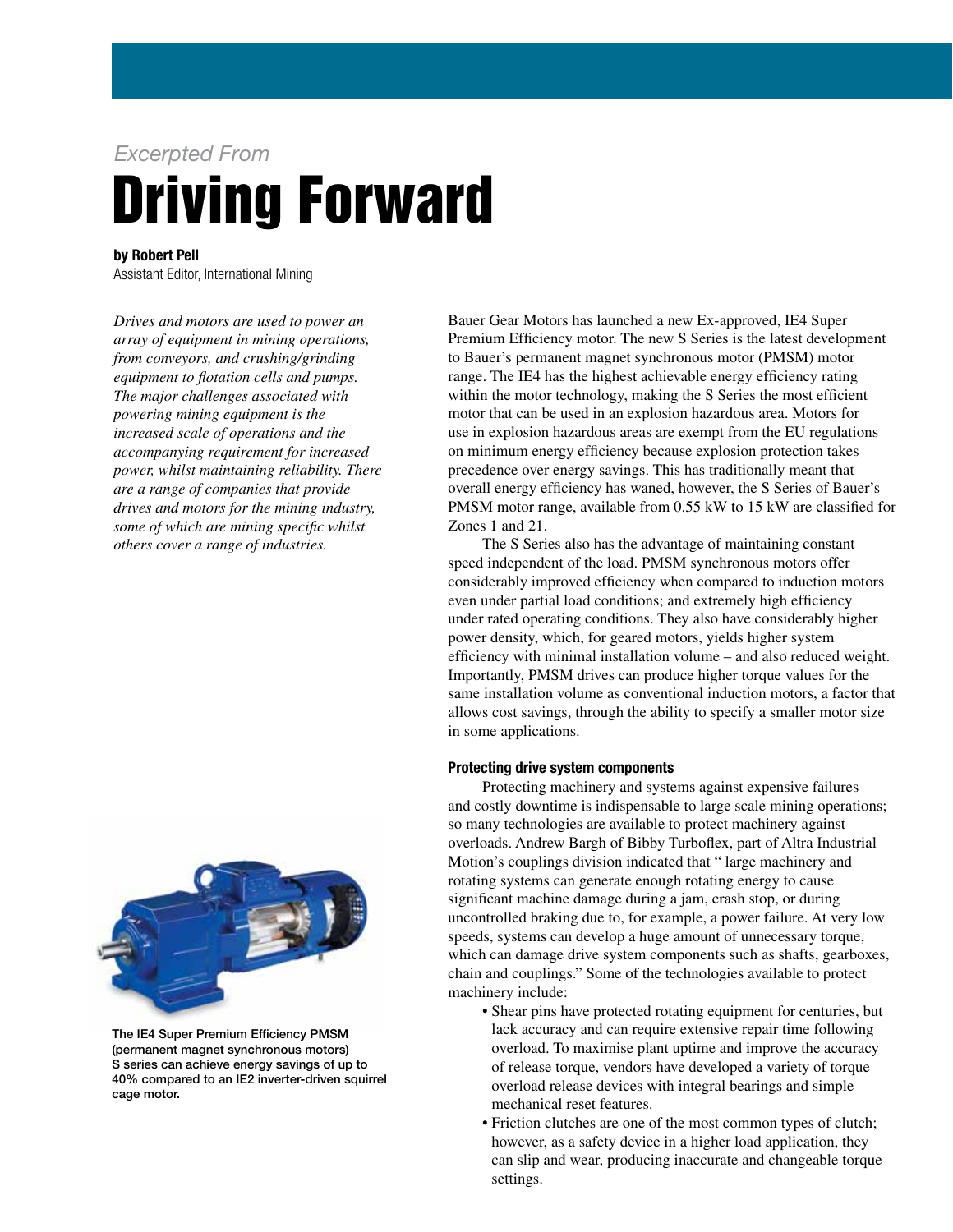- Sensing devices, such as current sensors, monitor one particular aspect of the drive and provide an output or alarm when that function deviates from preset norms for a preset time period.
- Electronic control devices continuously monitor the machine, comparing, for example, the difference between actual and theoretical positions of various components.

The final two points cover electrical torque limiting solutions, which are increasingly popular in many industries as they offer increased accuracy and reduced downtime following the overload. A sensor is used to detect a problem, and initiate corrective actions such as stopping and reversing the drive, engaging the brake or shutting down the machine. Bargh states that "the protective functions integrated into today's sensing and control units are an expedient supplement to the mechanical torque limiting clutch, but not a replacement. Thus, mechanical torque limiters still make sense, but not necessarily for every application." There is also the issue concerning the speed of the collision. For 'hard' collisions, when the speed or mass of the rotating components is at a high level, electronic controls may not be able to react before significant damage occurs. At these speeds, only a mechanical overload device can react quickly enough to prevent damage. The complexity of each system should also be considered, especially in applications which are remote or have limited access. Electronic monitoring systems need multiple sensors for data; between the monitoring system and all of its sensors and other components the system has multiple possible points of failure. Once installed, a mechanical limiter can be left *in-situ* with minimal maintenance, and yet offer complete reliability in the case of overload.

 Bibby Turboflex has developed a range of UEP modular torque limiters with an emphasis on simple installation, accurate release torque repeatability, simple fast manual re-engagement, and low cost maintenance. The UEP range of modular torque limiters was designed specifically to offer alternatives to shear pin protection for high torque drives where it's accurate release torque repeatability coupled with a fast reset feature offers a significant reduction in downtime.

 The optimised design of the UEP torque limiters also means that installation is highly flexible, enabling the centre section of the torque limiter to be removed without the need to move the motor or gearbox. Similar design versatility ensures that any maintenance of the modules is a straightforward operation, and that recalibration is a simple removal operation achieved without having to replace the complete torque limiter unit.

 When considering how best to protect machinery from overload it is important to consider the different scenarios where this might occur. Electrical monitoring or sensing equipment can initiate corrective actions prior to overload during a slow torque increase, however, there are times when the increase is too fast and the electrical system may be too slow to prevent damage to other components.



Turboflex's UEP (Ultimate Extruder Protection) modular torque limiting devices provide accurate release torque repeatability, simple manual re-engagement and low-cost maintenance.